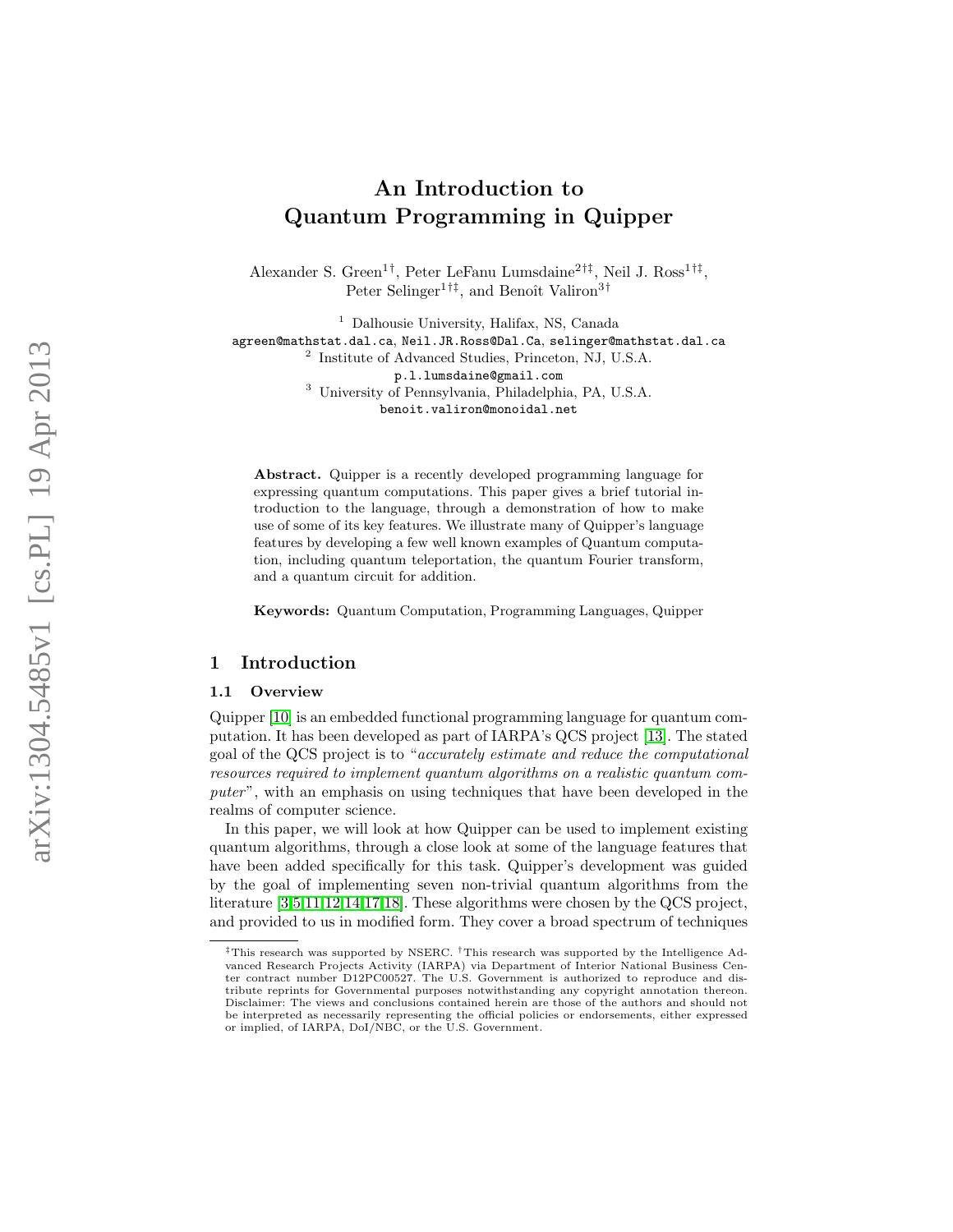used in quantum computation. Each algorithm introduced its own challenges that helped guide the language features that are now available in Quipper.

We will use simple examples to try to demonstrate the use of Quipper, and to give insights into the types of problems that the various language features are useful for. We will consider three main stand-alone examples:

- Quantum teleportation will guide us through: Quipper's underlying circuit model, Quipper's primitive operations, quantum data-types, generic functions, comments, and labels.
- The quantum Fourier transform and quantum addition will help us look at: recursion, circuit-level operators, boxed circuits, and simulation.
- We will end by looking at Quipper's features that can be used to implement quantum oracles, including: automatic generation of circuits from classical code, synthesis of reversible circuits, and circuit transformations.

We will also have a brief look at how Quipper can be used to estimate the computational resources required by the algorithms that have been implemented.

In another recent paper [\[10\]](#page-13-0), we have described in more detail the rationale behind the various design choices that went into Quipper, including a high-level overview of, and justification for, its language features. We also gave more background on general issues affecting quantum programming languages, and on the implementation of the language itself. By contrast, the aim of this present paper is to give a tutorial introduction to Quipper from a programmer's perspective, using examples that have been chosen to guide readers through some of Quipper's main features.

#### 1.2 Quipper as an embedded language

Quipper has been implemented as an embedded language, using Haskell as the host language. Therefore, Quipper can be seen as a collection of data types, combinators, and a library of functions within Haskell, together with an idiom, i.e., a preferred style of writing embedded programs. In this paper, we present Quipper as if it were a language in its own right, i.e., without presupposing any knowledge of Haskell.

While the embedded language approach has many advantages (see [\[6,](#page-13-3) Sec. 1.3] for a general discussion), there are also certain potential pitfalls that programmers should be aware of. One of these is the temptation to "escape to the host language", i.e., to write general Haskell programs rather than following Quipper's intended idiom. This can break intended abstractions, and make the programs less portable in case of implementation changes. Another drawback of the embedded language approach is that compilation errors are often difficult to decipher, because the compiler presents them in terms of concepts of the host language, rather than the embedded language. Finally, while Haskell is a good fit for Quipper in many respects, it does lack two features that would be useful for a quantum programming language: linear types and dependent types. We must therefore live with checking certain well-formedness properties of programs at run-time, although they could in principle be checked by the type-checker in a dedicated language.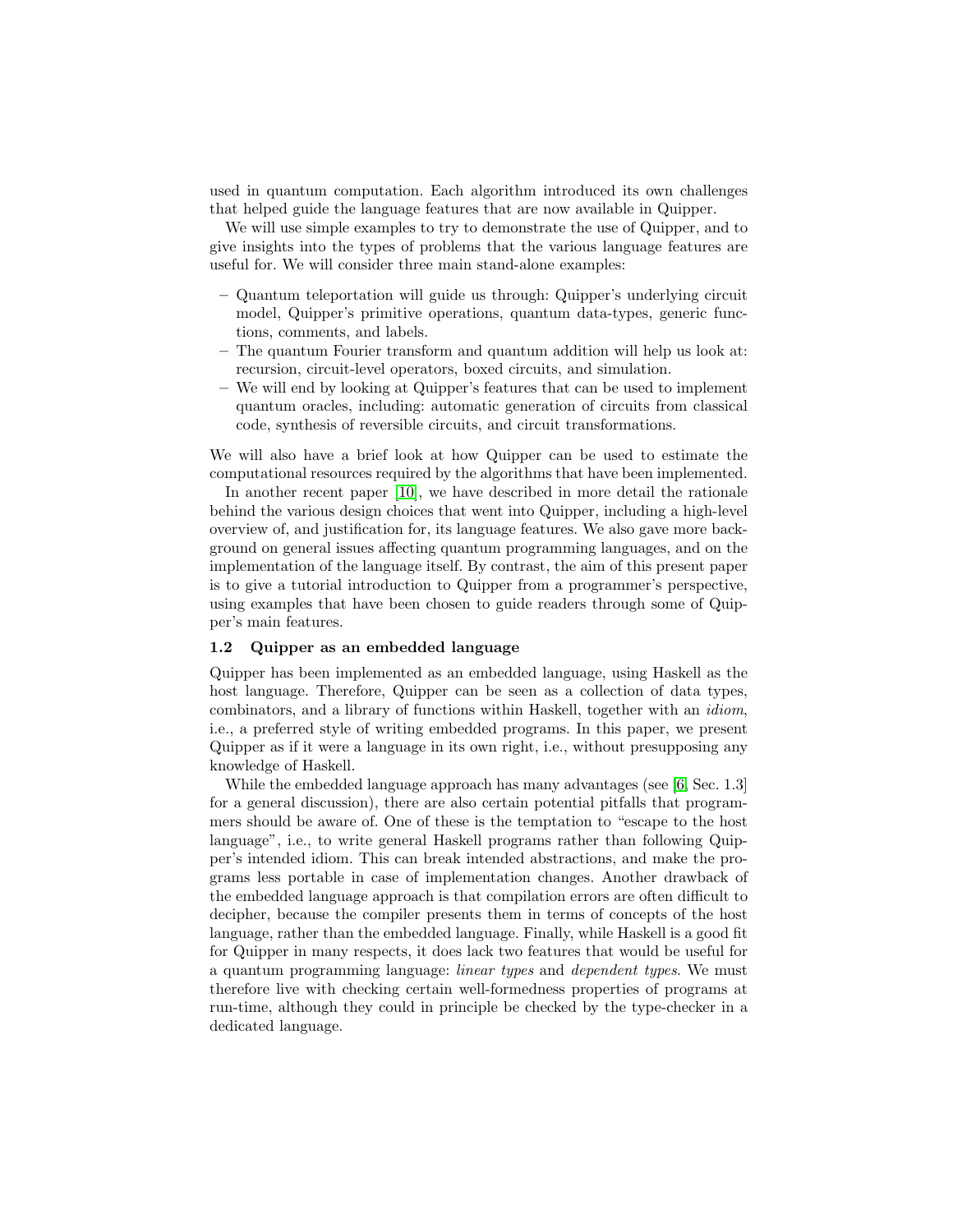#### 1.3 Quipper's underlying circuit model

Quipper uses an extended circuit model of quantum computation. We allow for both quantum and classical wires and operations within a circuit. Quantum operations can be controlled by a classical wire, but not vice versa. A quantum wire can be explicitly measured, thus creating a classical wire. Quipper's circuit model also incorporates explicitly scoped ancilla wires, allowing for an ancilla to only come into scope for the part of the circuit in which it is used. This is achieved by allowing explicit qubit initialization and termination within a circuit.

Using a circuit model leads to three distinct phases of execution: compile time, circuit generation time, and circuit execution time. This, in turn, gives rise to an extra distinction among inputs. Inputs whose value is known at circuit generation time will be called parameters; whereas inputs whose value is only known at circuit execution time will be called inputs. To keep this distinction explicit, Quipper introduces three basic types for bits and qubits. We use the type Bool for a boolean parameter that is known at circuit generation time, the type Bit for a classical boolean input to a circuit, and the type Qubit for a quantum input to a circuit. A parameter of type Bool can easily be converted to an input of type Bit, but not vice versa. Also, because measurements can only occur at circuit runtime, the outcome of a measurement is a Bit, not a Bool.

# 2 Quipper by example

#### 2.1 Quantum teleportation

Quipper's primitive operations. Although Quipper can be regarded as a language for describing quantum circuits, when actually developing computations within Quipper it is often preferable to think in terms of gates being applied in real time to qubits (or bits) that are held in variables. This procedural paradigm is the foundation for developing quantum computations in Quipper, on top of which more powerful higher-order operators are built.

Computations in Quipper take the form of functions. The following example shows how we can write a simple quantum function in Quipper.

```
plus_minus :: Bool -> Circ Qubit
plus_minus b = do
    q <- qinit b
    r <- hadamard q
    return r
```
The first line corresponds to the type of the function. We see that the input to the function is a boolean parameter. The output type of the function is Circ Qubit. The Circ part of the type is actually a type operator, and is used to state that the function being defined can have a physical side effect when it is evaluated (Haskell programmers will recognize this as a monad). The Qubit part of the output type tells us that the function returns a qubit. The body of the function usually starts with the keyword do, followed by a block of quantum operations to be evaluated in the given order. The body of the plus\_minus function uses three operations. The qinit operator initializes a new qubit, in the state corresponding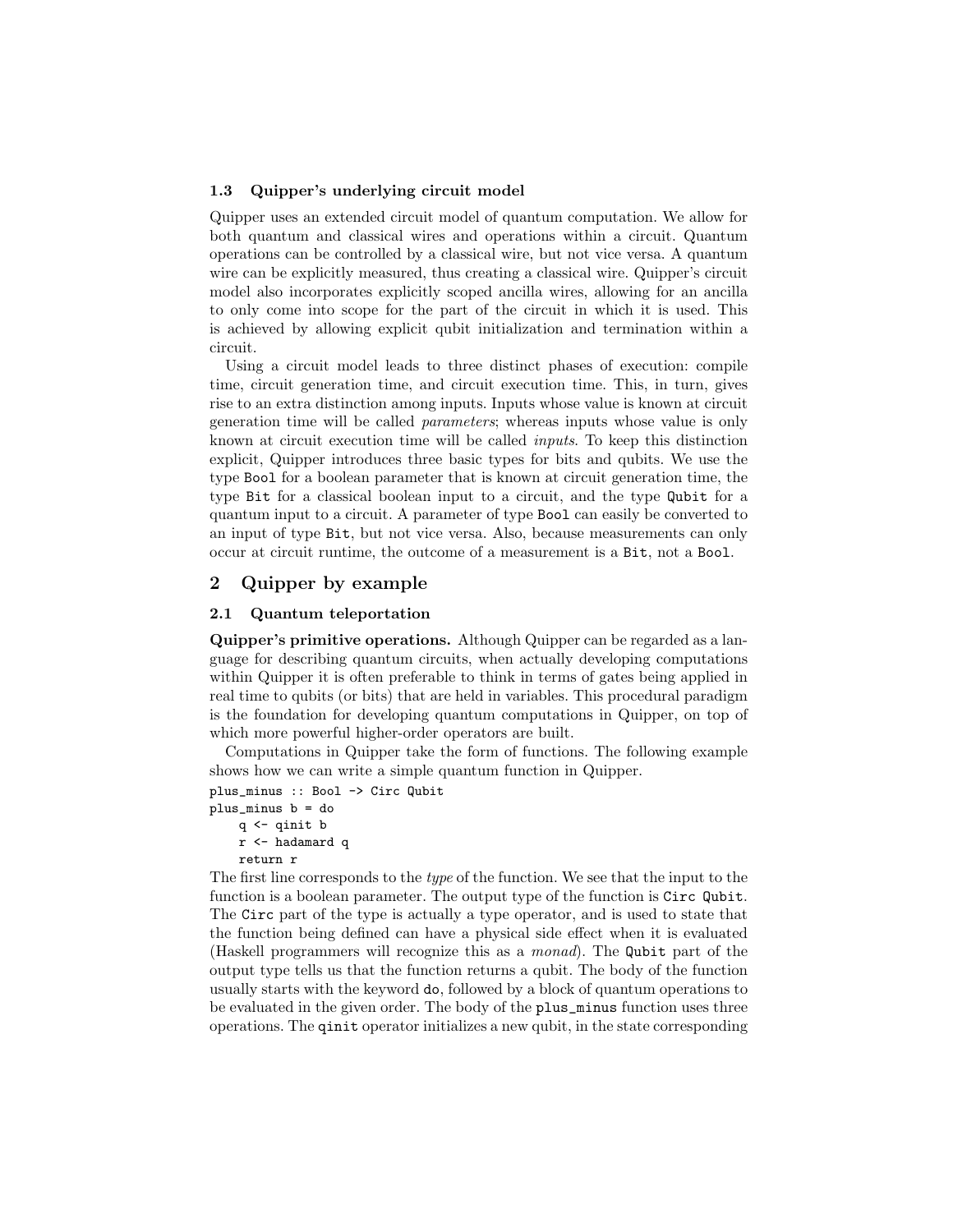to b. Here, False corresponds to  $|0\rangle$  and True corresponds to  $|1\rangle$ . The notation tells us that this newly created qubit is stored in the variable q. The operator hadamard applies the Hadamard gate to the qubit  $q$ , storing the updated qubit in the variable r. The last line returns the qubit r as the output of the whole function. In summary, this function introduces a newly initialized qubit in either of the states  $|+\rangle$  or  $|-\rangle$  depending on a boolean parameter. We also note that variables in the function body are used linearly: each qubit is written exactly once and read exactly once. This restriction is imposed by the laws of quantum physics. In Quipper's syntax, however, it would have been permitted to use the same name for the two variables q and r, and we will often do so in future examples.

Circuit generation. After defining a quantum function in Quipper, there are various things we can do with it. The most basic of these is to evaluate the function to generate a circuit. When Quipper evaluates a circuit producing function, the circuit is produced lazily, on-the-fly. This is useful for defining very large circuits, whereby the whole circuit doesn't need to be stored in memory. Moreover, circuits can also be consumed lazily, for example by a transformation (see p. [13\)](#page-12-0), or by passing instructions sequentially to an (actual or simulated) quantum computer (see p. [11\)](#page-10-0).

A useful operation provided by Quipper is a circuit printing function that enables the circuits produced by Quipper to be exported in various formats. For example, to produce a PDF document from the circuit defined by the above plus\_minus function, we can use the built-in Quipper operator print\_simple. Note that parameters, but not inputs, must be specified at circuit generation time. Here, we set the parameter  $b$  to False.

```
print_plus_minus :: IO ()
print_plus_minus = print_simple PDF (plus_minus False)
                                                                 0 \longrightarrow H
```
The circuit diagrams used throughout the rest of this paper have been created directly from the given code examples. The next example illustrates how to control a quantum gate. This function inputs a qubit and returns a pair of qubits. The qnot operation applies a not-gate to the qubit b. Moreover, the infix operator 'controlled' causes this operation to be controlled by the qubit a. The overall effect of the function share is to take a qubit in the state  $\alpha |0\rangle + \beta |1\rangle$ and entangle it with a newly initialized qubit to create the state  $\alpha |00\rangle + \beta |11\rangle$ .

share :: Qubit -> Circ (Qubit, Qubit) share a = do b <- qinit False b <- qnot b 'controlled' a return (a,b)



Previously defined quantum functions can be used as building blocks in other quantum functions. In fact, they can be used in exactly the same way as Quipper's built-in operators. In the next example, we use our previously defined functions, plus\_minus and share, to produce a pair of qubits in the Bell state  $\frac{1}{\sqrt{2}}$  $\frac{1}{2}(|00\rangle + |11\rangle).$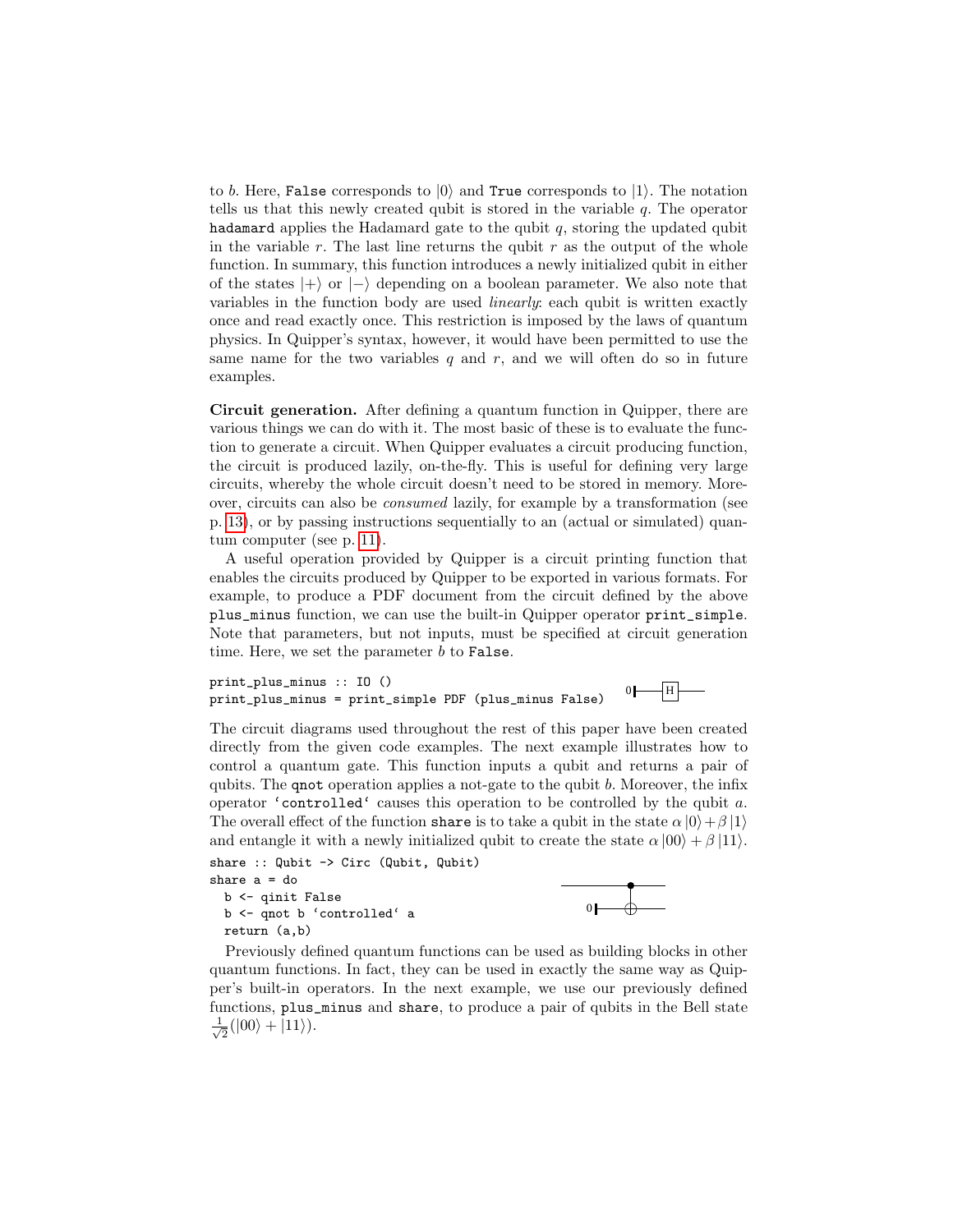```
bell00 :: Circ (Qubit, Qubit)
bel100 = doa <- plus_minus False
  (a,b) <- share a
 return (a,b)
```

$$
0 \longrightarrow
$$

A teleportation circuit. Let us now consider quantum teleportation (see [\[15\]](#page-14-6) for an introduction). This involves two parties Alice and Bob. Alice's goal is to teleport a qubit  $q$  to Bob. Alice and Bob must each have access to a single qubit from an entangled Bell pair  $(a, b)$ , which we can produce with the above bell00 function. We can think of Alice's role in terms of a function that inputs the two qubits  $q$  and  $\alpha$ . The output of the function will be a pair of classical bits, produced by Alice by applying some unitary gates and then measuring both qubits.

alice :: Qubit -> Qubit -> Circ (Bit, Bit) alice q a = do a <- qnot a 'controlled' q q <- hadamard q  $(x,y)$  <- measure  $(q,a)$ return  $(x,y)$ H meas meas

Note that the function measure has been applied to a pair of qubits. In Quipper's syntax, this is simply an abbreviation for measuring both qubits in the pair. This abbreviated syntax is possible because the Quipper operator measure is a generic operator: it can be applied to any data structure containing qubits, and returns a corresponding data structure containing bits. Another example of a generic Quipper operator is cdiscard, which can be applied to any data structure containing classical bits. It is used in Bob's part of the teleportation protocol:



The following function ties all the pieces of the teleportation example together. We can see that a Bell state is created, which is then used by Alice, along with the input qubit, to create a pair of classical bits. These are passed to Bob along with his qubit from the Bell state. The generated circuit diagram shows that Quipper joined together the various steps as expected.



Quantum data types and generic functions. Quantum data types are types that are built up from Qubit by means of data constructors, such as tuples and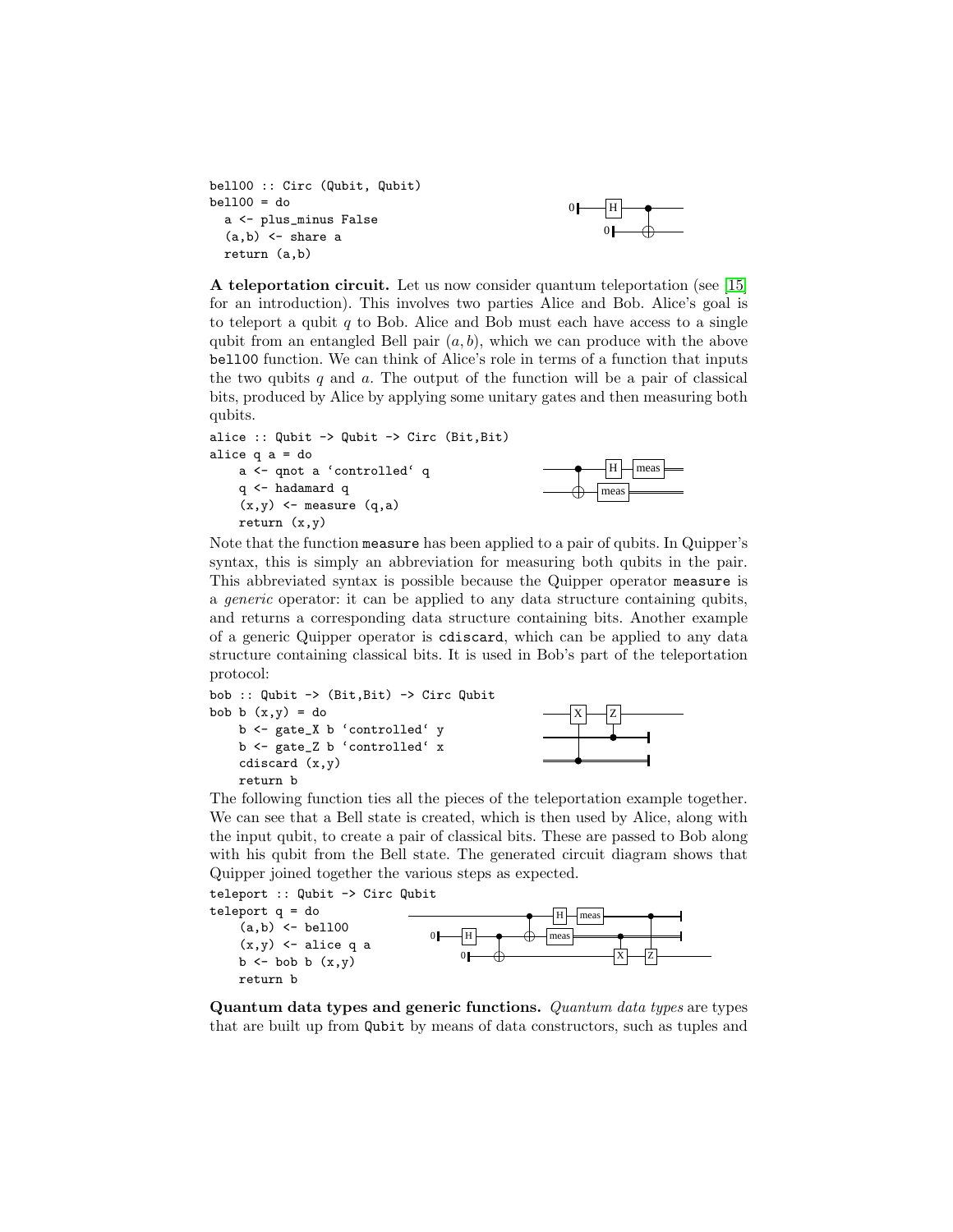lists. For example, (Qubit,[Qubit]) is the type whose elements are pairs of a qubit and a (variable but finite length) list of qubits. Every quantum data type, such as  $qa = (Qubit, [Qubit]),$  has an associated *classical data type*, such as  $ca = (Bit, [Bit]),$  and boolean data type, such as  $ba = (Bool, [Bool]).$  We say that  $qa$ ,  $ca$ , and  $ba$  have the same *shape*, but different *leaf types*. A Quipper function is called generic if it can act on data types of any shape.

We have already seen several examples of generic built-in Quipper functions, namely measure, cdiscard, and print\_simple. However, what makes generic functions particularly useful in Quipper is the fact that it is easy to create new user-defined generic functions. We will now illustrate this feature by defining a generic version of the teleportation circuit.

In Quipper, the keyword QShape is used to declare that three types  $qa, ca$ , and ba are the quantum, classical, and boolean version of some data type. To define a generic version of the plus\_minus function, we replace Bool and Qubit in its type by such a pair of related ba and  $qa$ .

```
plus_minus_generic :: (QShape ba qa ca) => ba -> Circ qa
plus_minus_generic a = do
    qs <- qinit a
    qs <- mapUnary hadamard qs
    return qs
```
We note that the qinit function is already generic. The operator mapUnary maps a function of type Qubit  $\rightarrow$  Circ Qubit over every qubit in a quantum data structure. To extend the share function, we use the function qc\_false which generates a boolean data structure of the correct shape, with every boolean set to False. The mapBinary function is similar to mapUnary, but maps a function of the type Qubit  $\rightarrow$  Qubit  $\rightarrow$  Circ (Qubit, Qubit) over every corresponding pair of qubits from two quantum data structures of the same shape. We also use the built-in controlled\_not operation.

```
share_generic :: (QShape a qa ca) => qa -> Circ (qa, qa)
share_generic qa = do
    qb <- qinit (qc_false qa)
    (qb, qa) <- mapBinary controlled_not qb qa
    return (qa, qb)
```
Updating the bell00 function requires a little more thought, as we now need to explicitly know the shape of the data being teleported in order to generate enough Bell pairs. This is achieved by adding a shape argument to the function, which can then be used by the call to plus\_minus\_generic.

```
bell00_generic :: (QShape a qa ca) => a -> Circ (qa, qa)
bell00_generic shape = do
    qa <- plus_minus_generic shape
    (qa, qb) <- share_generic qa
    return (qa, qb)
```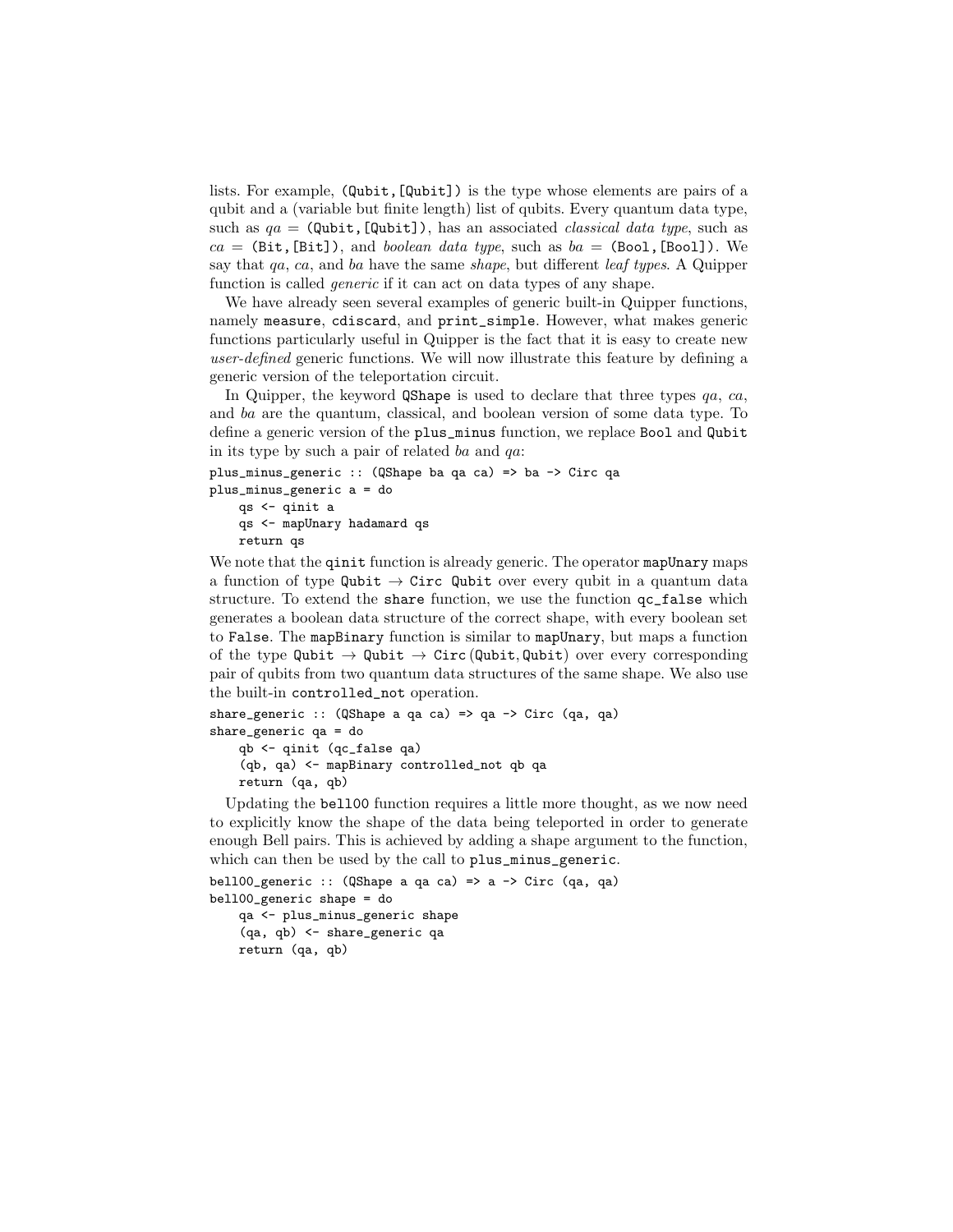The changes to Alice's function are very similar to those we have seen already.

```
alice_generic :: (QShape a qa ca) => qa -> qa -> Circ (ca,ca)
alice_generic q a = do
    (a, q) <- mapBinary controlled_not a q
    q <- mapUnary hadamard q
    (x,y) <- measure (q,a)return (x,y)
```
For Bob's function, we need a way of mapping classically controlled X- and Z-rotations over the input bits and qubits. The function mapBinary\_c is similar to mapBinary, except that it expects a function of type Qubit  $\rightarrow$  Bit  $\rightarrow$ Circ (Qubit, Bit). Also, whereas the controlled\_not function is a built-in operator, the classically controlled  $X$  and  $Z$  rotations are not. We use a where clause to define a generic controlled\_gate function locally.

```
bob_generic :: (QShape a qa ca) => qa -> (ca,ca) -> Circ qa
bob_generic b (x, y) = do(b, y) <- mapBinary_c (controlled_gate gate_X) b y
     (b, x) <- mapBinary_c (controlled_gate gate_Z) b x
     cdiscard (x,y)
    return b
 where
    controlled_gate gate b x = do
      gate b 'controlled' x
      return (b,x)
```
The various parts of the generic teleportation function can now be tied together.

```
teleport_generic :: (QData qa) => qa -> Circ qa
teleport_generic q = do
     (a,b) <- bell00_generic (qc_false q)
     (x,y) <- alice_generic q a
    b \leftarrow \text{bob\_generic } b \left( x, y \right)return b
```
Note that a generic Quipper function defines a family of circuits, one for each data type. To be able to print specific members of this family, we must replace the print\_simple operator by the more general print\_generic. The difference is that print\_generic takes additional arguments to determine which instance of the circuit family to print. We show examples for teleporting a pair of qubits, and a list of three qubits:

print\_generic PDF teleport\_generic (qubit, qubit)

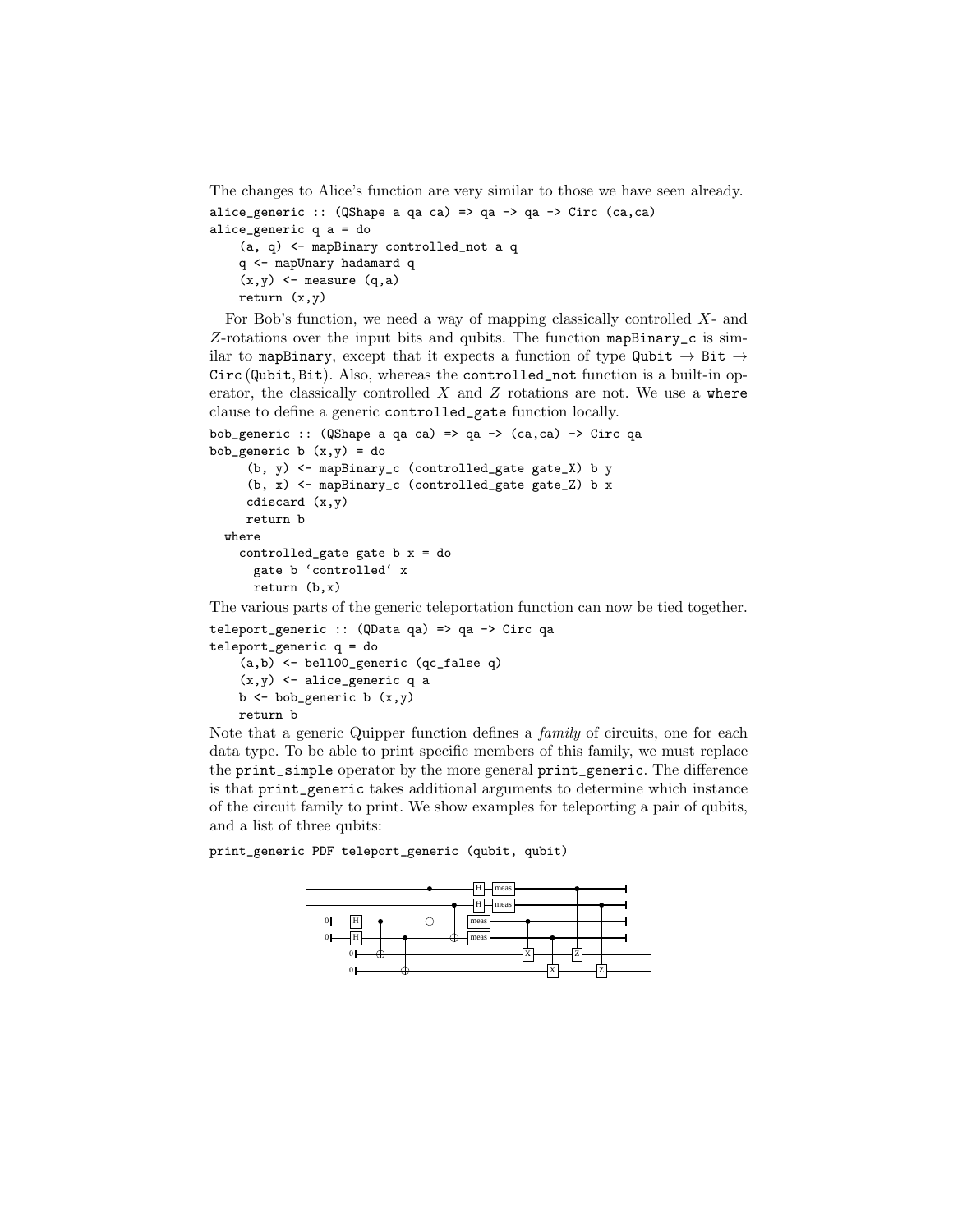print\_generic PDF teleport\_generic [qubit,qubit,qubit]



Comments and labels. When reading very large circuits, it is sometimes hard to keep track of what each part of the circuit is doing, or which wires certain variables correspond to. As a convenience to the programmer, Quipper offers a way of adding comments and labels to a circuit:

```
teleport_generic_labeled :: (QData qa) => qa -> Circ qa
teleport_generic_labeled q = do
       comment_with_label "ENTER: bell00" q "q"
       (a,b) <- bell00_generic (qc_false q)
       comment_with_label "ENTER: alice" (a,b) ("a","b")
       (x,y) <- alice_generic q a
       comment_with_label "ENTER: bob" (x,y) ("x","y")
       b \leftarrow \text{bob\_generic } b \left( x, y \right)return b
      ENTER: b = 100<br>\frac{q(0)}{q(2)}q[1]
        q[2]n[3]0
             0
             \bf{0}0
                 \overline{H}\overline{\mathbf{H}}H
                  H
                  \overline{0}0<sub>l</sub>0<sup>1</sup>\overline{0}ENTER: alice<br>a[0]
                                             a[1]
                                             a[2]
                                             a[3]
                                             b[0]
                                             b[1]
                                             b[2]
                                             b[3]
                                                                       H
                                                                       H
                                                                       H
                                                                       H
                                                                      meas
                                                                      meas
                                                                      meas
                                                                      meas
                                                                           meas
                                                                           meas
                                                                           meas
                                                                           meas
                                                                               \frac{8}{10} x [0]<br>\frac{1}{2} x [1]<br>\frac{1}{2} x [3]<br>\frac{1}{2} y [0]
                                                                                  x[1]
                                                                                  x[2]
                                                                                  x[3]
                                                                                  y[0]
                                                                                  y[1]
                                                                                  y[2]
                                                                                  y[3]
                                                                                     \sqrt{x}X
                                                                                                 X
                                                                                                      X
                                                                                                           Z
                                                                                                                Z
                                                                                                                      Z
                                                                                                                           Z
```
#### 2.2 The quantum Fourier transform and quantum addition

Recursion. In Quipper it is possible to write circuit producing functions that are recursive over any parameters known at circuit generation time. Notably, we can write functions that are recursive over the shape of an input, such as a list of qubits. For example, consider the quantum Fourier transform, or QFT, which lends itself nicely to a recursive definition. The function  $qft'$  is defined over a list of qubits. We provide two base cases for the recursion. If the input list is empty, the circuit itself is empty. If the input is a singleton qubit, then the QFT is just the Hadamard gate. For the recursive case, the circuit for the QFT for  $n+1$  qubits consists of the circuit for the n qubit QFT, followed by a set of rotations over all  $n + 1$  qubits. This set of rotations can also be defined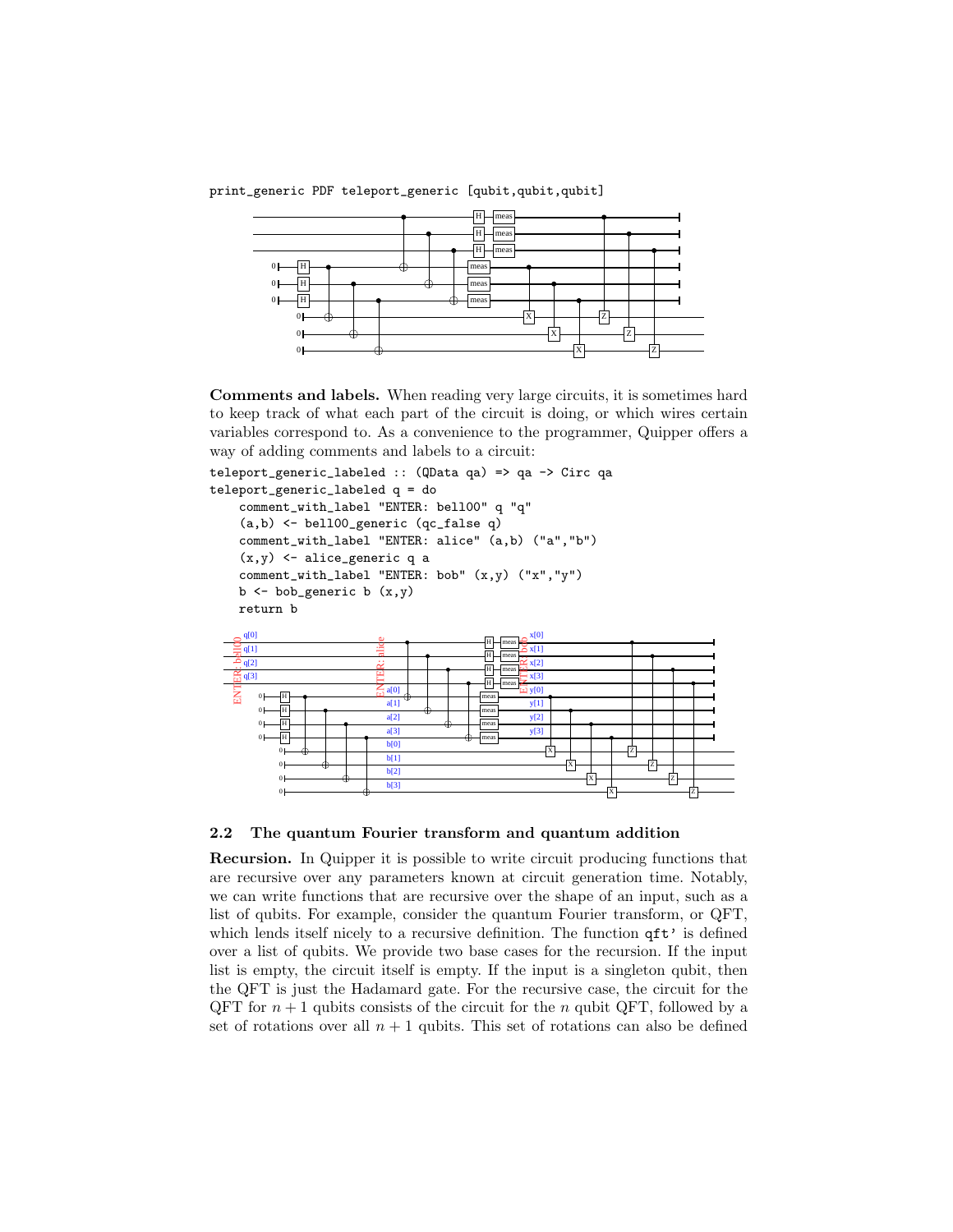in terms of a recursive function, which we call rotations. Also, rGate  $m$  is a built-in Quipper operator that represents the z-rotation by  $\frac{2\pi i}{2^m}$ .

```
qft' :: [Qubit] -> Circ [Qubit]
qft' [] = return []qft' [x] = dohadamard x
 return [x]
qft' (x:xs) = doxs' <- qft' xs
 xs'' <- rotations x xs' (length xs')
 x' <- hadamard x
 return (x':xs'')where
  rotations :: Qubit -> [Qubit] -> Int -> Circ [Qubit]
  rotations \Box \Box = return \Boxrotations c (q:qs) n = do
    qs' <- rotations c qs n
    let m = ((n + 1) - length qs)q' <- rGate m q 'controlled' c
    return (q':qs')
```
The function  $qft'$  expects its list of input qubits in little-endian order, but returns the output in big-endian order. Because this is confusing, we wrap it in another function qft\_big\_endian, which simply reverses the order of the input qubits. In Quipper, this is done not by swapping wires in a circuit, but by reordering references to wires; Quipper will attach the rest of the circuit appropriately.

```
qft_big_endian :: [Qubit] -> Circ [Qubit]
qft_big_endian qs = do
 comment_with_label "ENTER: qft_big_endian" qs "qs"
 qs <- qft' (reverse qs)
 comment_with_label "EXIT: qft_big_endian" qs "qs"
 return qs
```


Circuit-level operations. Most operators we have seen so far work at the level of gates, i.e., their effect is to append gates one by one to a circuit under construction. Quipper also has the idiom of circuit-level operations, which are operations that can be applied to circuits as a whole. One example is the printing of circuits, but there are also circuit-level operations that can be used while constructing circuits. These often take a circuit generating function as input, and produce a new circuit generating function as an output, which can then be used just like any other circuit generating function. A useful example is the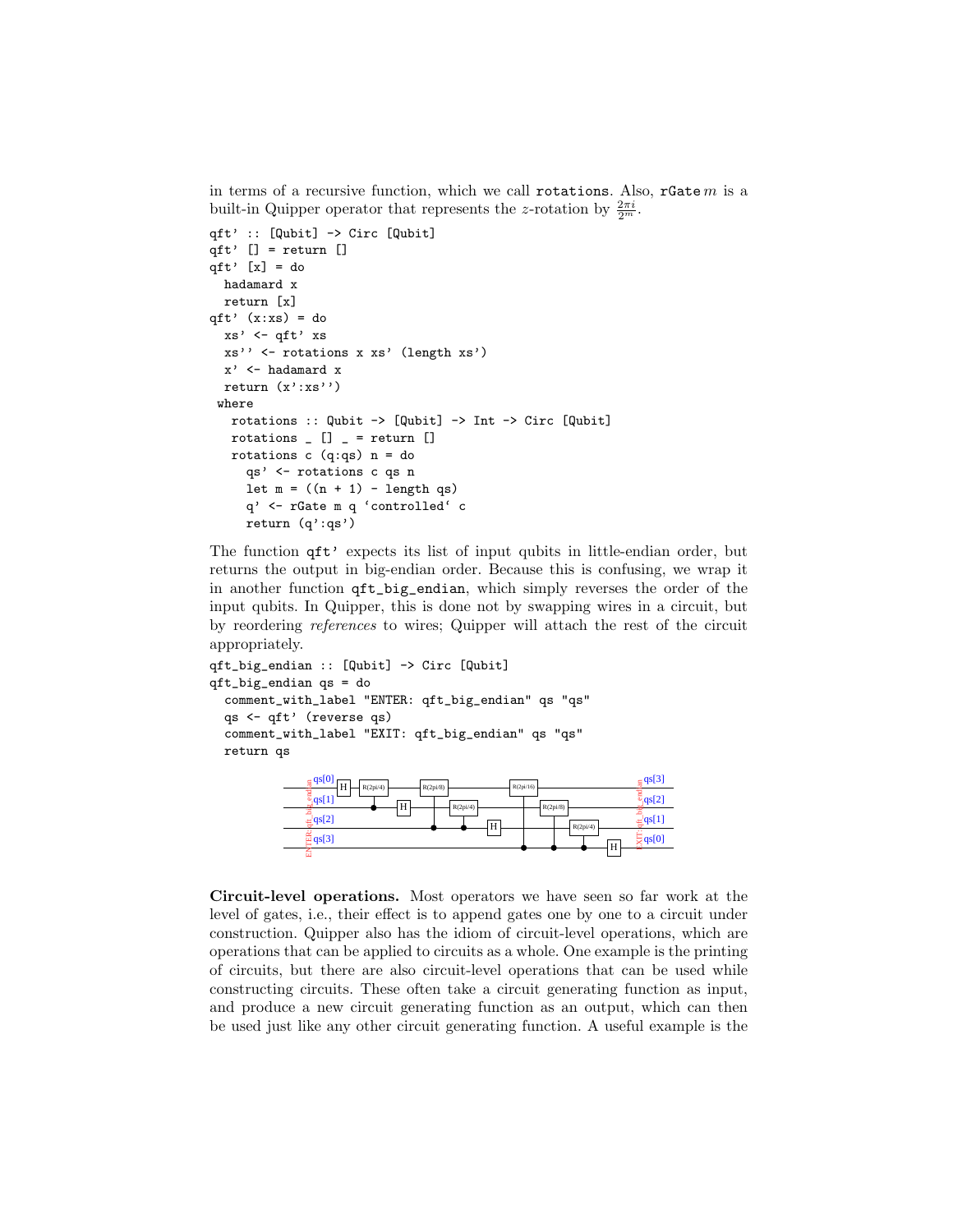operator reverse\_generic\_endo, which reverses a whole circuit. The following function computes the inverse of the QFT.

inverse\_qft\_big\_endian :: [Qubit] -> Circ [Qubit] inverse\_qft\_big\_endian = reverse\_generic\_endo qft\_big\_endian



A quantum adder. As an application of the QFT, we look at a quantum circuit that performs addition [\[7\]](#page-13-4), without the use of ancilla qubits. The circuit uses a QFT as a basis change. The inverse QFT is then applied at the end to change back to the computational basis. The part of the circuit that performs the actual addition, between the two uses of the QFT, once again lends itself to a recursive definition.

```
qft_adder :: [Qubit] -> [Qubit] -> Circ ()
qft\_adder \_ [] = return ()
qft_adder as (b:bs) = do
 qft_adder' as b 1
 qft_adder (tail as) bs
where
   qft_adder' :: [Qubit] -> Qubit -> Int -> Circ [Qubit]
  qft_adder' [] _ _ = return []
  qft_adder' (a:as) b n = do
    b <- rGate n b 'controlled' a
     qft_adder' as b (n+1)
```
The pattern of applying an initial computation, followed by some operation, followed by the inverse of the initial computation, is quite common in quantum computation. For this reason, Quipper provides a circuit-level operator with\_computed, which automatically takes care of applying the inverse computation at the end. We use this here to complete the quantum addition circuit, using the QFT as the initial computation to be inverted at the end.

```
qft_add_in_place :: [Qubit] -> [Qubit] -> Circ ([Qubit], [Qubit])
qft_add_in_place a b = do
 label (a,b) ("a","b")
  with_computed (qft_big_endian b) \phi \b' -> do
    qft_adder a (reverse b')
 label (a,b) ("a","b")
 return (a,b)
  a<sub>[0]</sub>
  a[1]
```
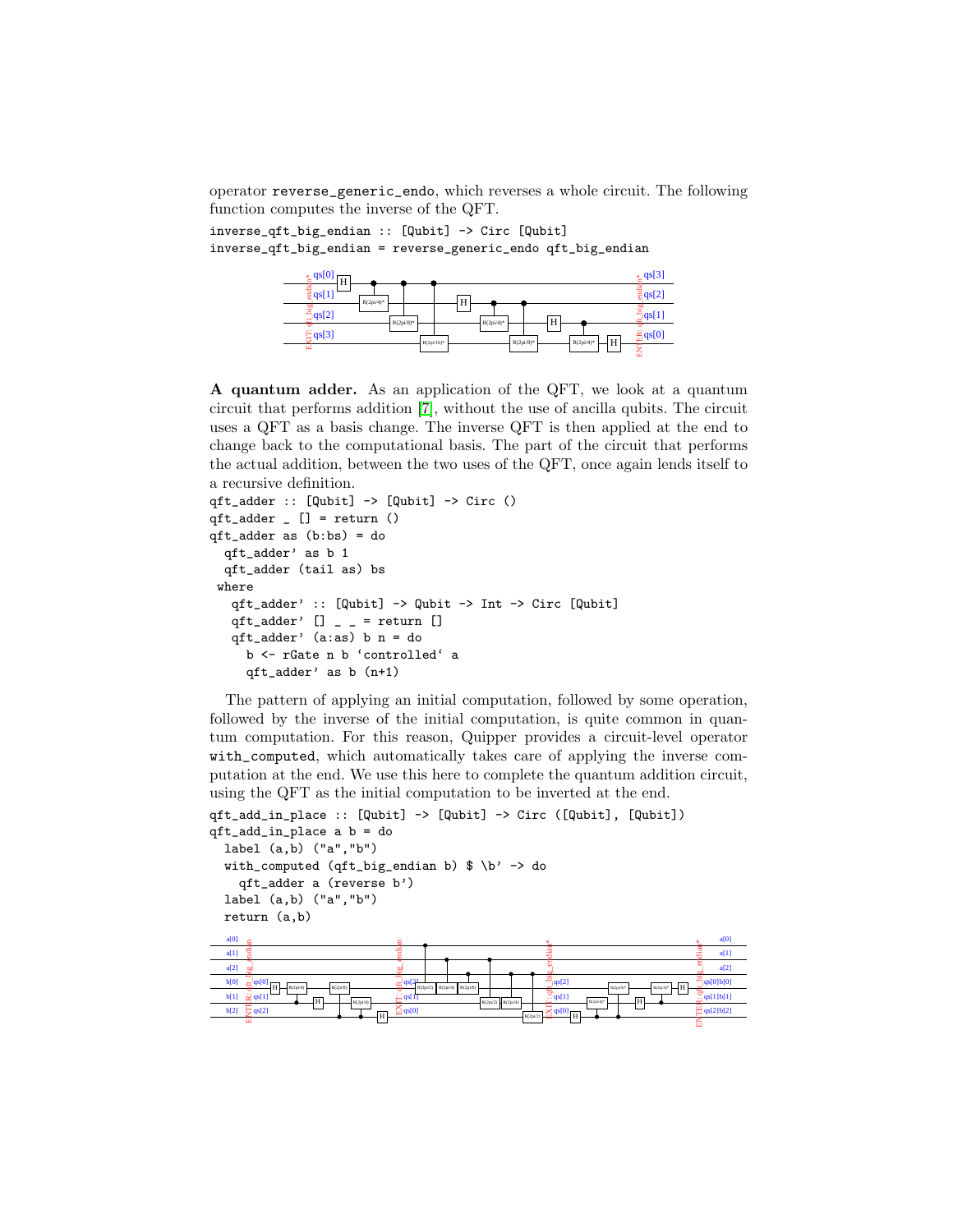Boxed subcircuits. In many quantum algorithms, the same subcircuit is reused multiple times, which can cause a lot of duplication in circuits. Quipper helps alleviate such duplication by providing a hierarchical model of circuits, in the form of boxed subcircuits. A circuit can be boxed, and then reused multiple times as a subcircuit in a larger circuit. This means that the boxed subcircuit only needs to be generated once, and then a call to the boxed subcircuit is placed in the main circuit, whenever the subcircuit would appear. Quipper also permits an iteration count to be attached to a boxed subcircuit call.

A subcircuit can be boxed by using the box operator, which takes as its arguments a name and a function to be boxed. Here, we replicate the previous example, but with the QFT boxed.

```
qft_add_in_place_boxed :: [Qubit] -> [Qubit] -> Circ ([Qubit], [Qubit])
qft_add_in_place_boxed a b = do
 label (a,b) ("a","b")
 with_computed (box "QFT" qft_big_endian b) $ \b' -> do
   qft_adder a (reverse b')
 label (a,b) ("a","b")
 return (a,b)
```


<span id="page-10-0"></span>Simulation of circuits. Unlike many quantum programming languages in the literature, Quipper was not designed as a front-end language for a quantum simulator; rather, it was designed to control an actual (future) quantum computer. Therefore, non-physical operations are not provided in Quipper. Nevertheless, during development and testing (and in the absence of an actual quantum computer), it is useful to be able to run simulations. Quipper provides three different simulators, which can be used depending on which gates are used within a circuit.

- Classical simulation efficiently simulates classical circuits.
- Stabilizer simulation efficiently simulates Clifford group circuits [\[1\]](#page-13-5).
- Quantum simulation simulates any circuit (with exponential overhead).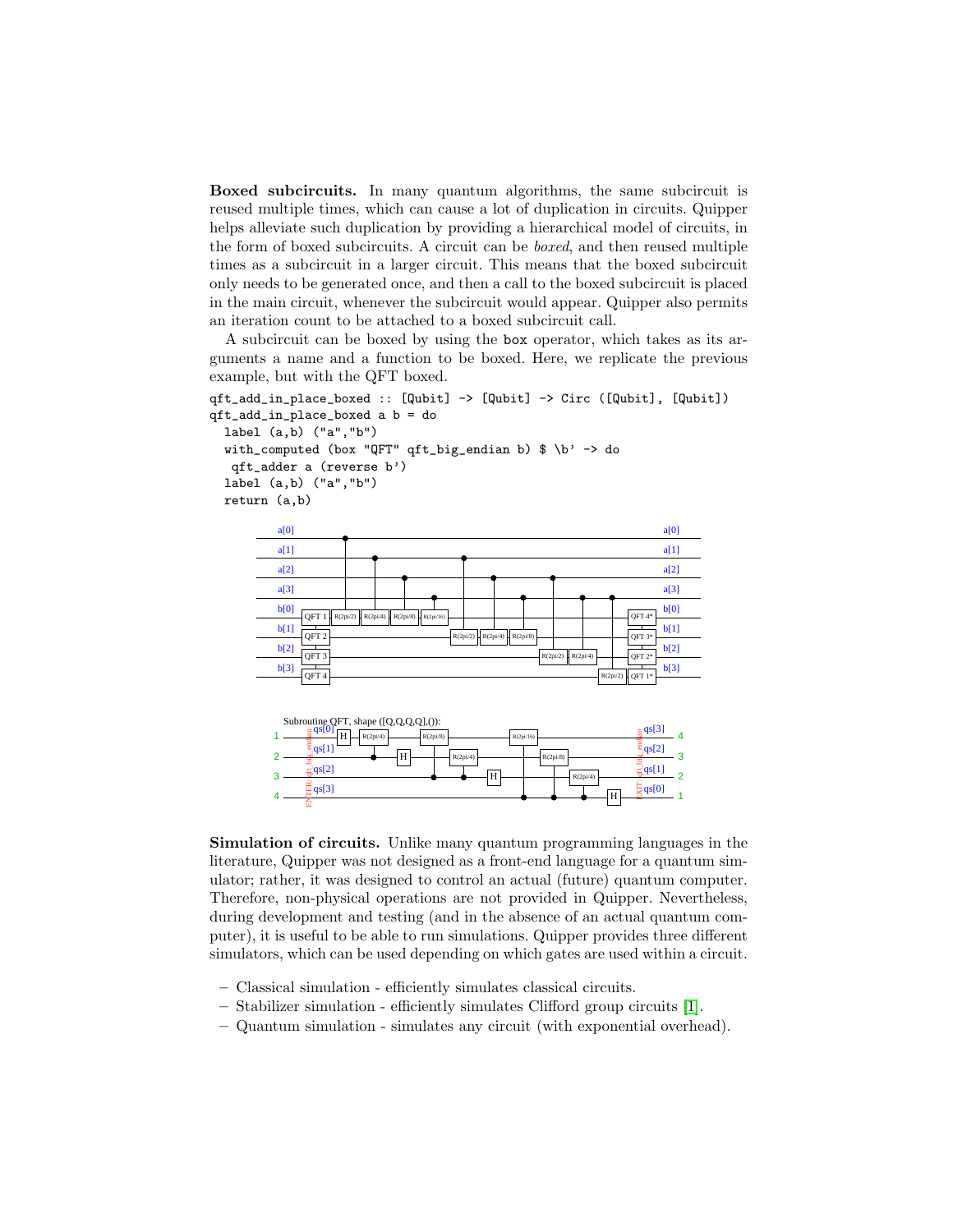The simulators are generic: they take any circuit producing function and convert it into a function acting on the boolean counterparts to the quantum data types used in the circuit. Both the stabilizer simulator, and the quantum simulator are probabilistic.

#### 2.3 Quantum circuits from classical functions

Generating circuits from classical code. A notable feature of Quipper is the ability to automatically generate reversible circuits from ordinary functional programs. This is achieved by inserting the Quipper keyword build\_circuit right before the classical function definition. This causes Quipper to define a new circuit generating function, with the same name as the given classical function, preceded by template\_, where any Bool arguments in the type are changed to Qubit. We found that this language feature is useful when defining many of the oracles that appear in quantum algorithms, as they are often of a classical nature, but need to be applied to a quantum register. We have used this feature, for example, to implement a quantum library for real fixed-point arithmetic. The following example shows a single-bit full adder. A quantum function named template\_adder will be automatically generated.

build\_circuit adder :: (Bool,Bool,Bool) -> (Bool,Bool) adder (a,b,carry\_in) = (s,carry\_out) where s = bool\_xor (bool\_xor a b) carry\_in carry\_out =  $(a & b) || (a & k & carry_in) || (b & k & carry_in)$ 

The helper function unpack is used to tidy up the type of any circuit produced using the build\_circuit keyword, by removing some unnecessary occurrences of the Circ operator.



The build\_circuit feature is implemented using a Haskell extension known as Template Haskell; this gives programs access to their own syntax tree in parsed form. Because of this generality, essentially arbitrary Haskell functions can be used with the build\_circuit keyword. However, the programmer must supply quantum templates for any library functions that are used, unless they are among the standard templates already predefined by Quipper.

Synthesis of reversible circuits. The circuit produced by adder\_circ is not a self-contained reversible circuit, as the automatic transformation introduces ancilla qubits that may be left in an indeterminate state, possibly entangled with the outputs. The Quipper operator classical\_to\_reversible turns a circuit  $f$  ::  $a \to \text{Circ } b$  into a reversible circuit  $f'$  ::  $(a, b) \to \text{Circ } (a, b)$ , ensuring that any ancillas are suitably un-computed and terminated, provided that  $f$  uses only reversible primitives.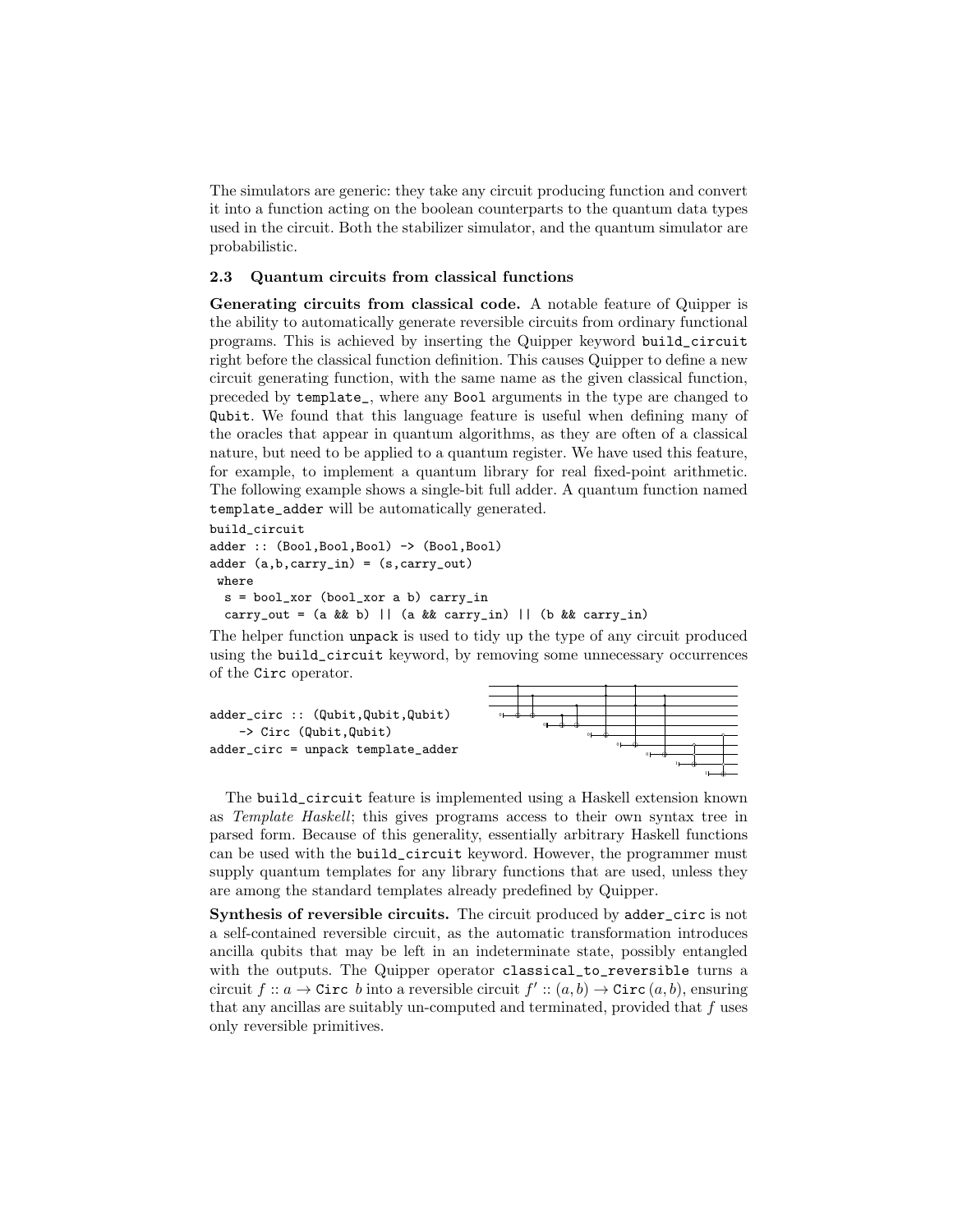```
adder_reversible :: ((Qubit,Qubit,Qubit),(Qubit,Qubit))
   -> Circ ((Qubit,Qubit,Qubit),(Qubit,Qubit))
adder_reversible = classical_to_reversible adder_circ
```


<span id="page-12-0"></span>Circuit transformations. Quipper provides a means for transforming circuits, on-the-fly, at circuit generation time. This allows for transformations such as gate decompositions, or adding certain types of error-correcting codes. Quipper provides some pre-defined transformers, as well as an extensible framework for user-defined transformers. Example transformers include the simulators, as well as a transformer to decompose circuits to only binary gates, or binary gates plus the Toffoli gate. In the following example, we apply the binary gate decomposition transformer to the adder circuit.

adder\_circ\_b :: (Qubit,Qubit,Qubit) -> Circ (Qubit,Qubit) adder\_circ\_b = decompose\_generic Binary adder\_circ



# 3 Final remarks

#### 3.1 Scalability and resource estimation

As we have seen, there are various things that Quipper can do with a generated circuit. However, when defining large circuits, it isn't always feasible to generate the circuit in its entirety. Quipper provides a mechanism by which one can count the resources associated with a circuit (e.g., number of gates, number of qubits, number of ancillas). Combining this feature with boxed subcircuits, we have been able to do resource estimation for some very large circuits. For example, our Quipper implementation of the triangle finding algorithm [\[14\]](#page-14-3) produces a circuit containing over 30 trillion gates, which can be counted in under two minutes on a 1.2GHz laptop.

#### 3.2 Prior art

There have been a number of quantum programming languages introduced in the literature (see [\[8\]](#page-13-6)). Among the languages that have actually been implemented are Omer's QCL  $[16]$ , a C-style language optimized for quantum simulation; the Quantum IO Monad [\[2\]](#page-13-7), which is a quantum programming language also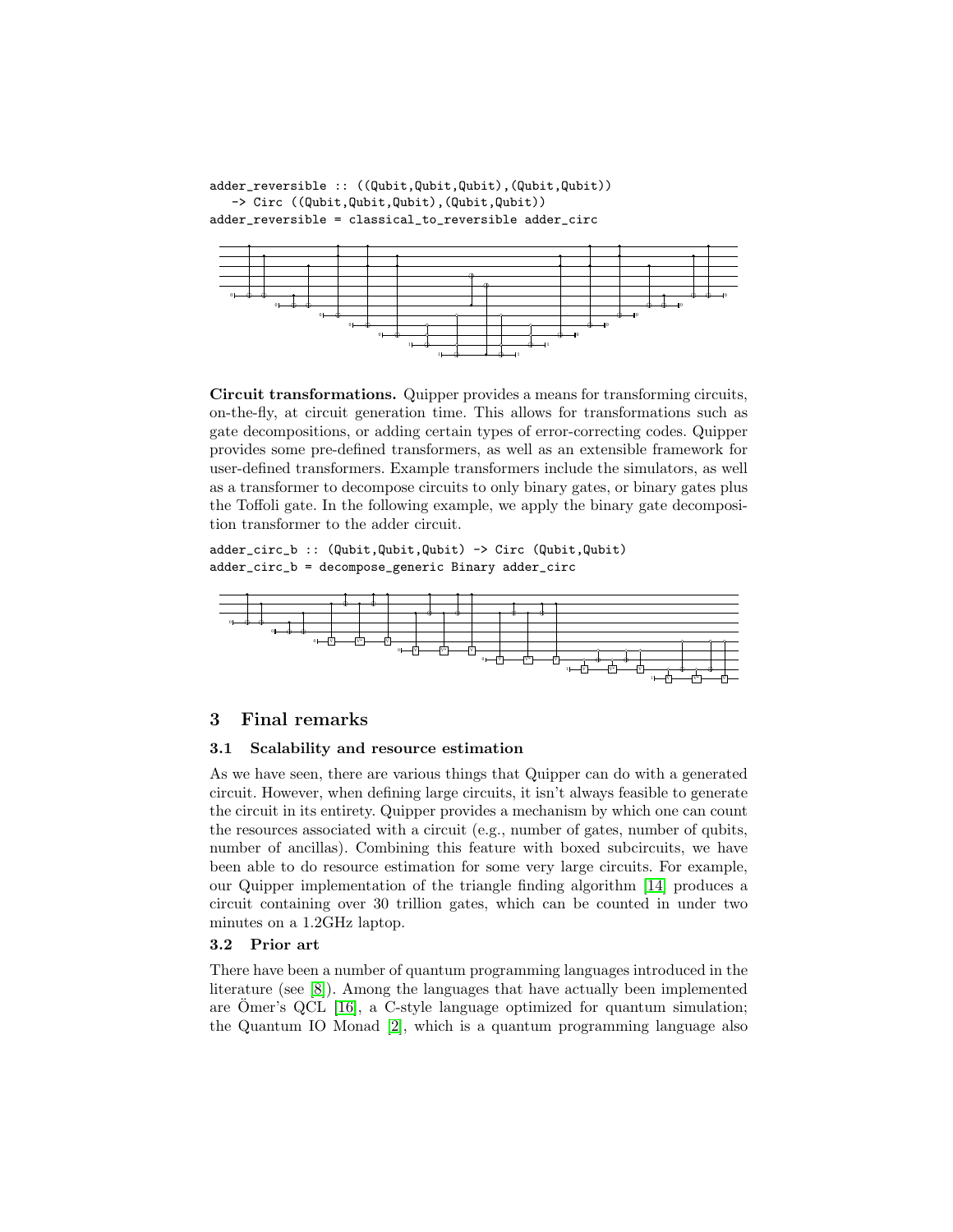embedded in Haskell; and Giles's LQPL [\[9\]](#page-13-8), a functional quantum programming language with linear types. However, most of the languages that can be found in the literature are not shown to be scalable to large problem sizes.

The problem of generating circuit descriptions from functional programs has also been studied outside of the realm of quantum computing; see, e.g., [\[4,](#page-13-9)[6\]](#page-13-3).

### 3.3 Conclusion

Quipper has many language features, and only a selection of them have been discussed in this introductory paper. The Quipper distribution also includes some libraries of commonly used quantum functions. For example, we provide an extensive library of arithmetic functions, both for integer arithmetic and fixedpoint real arithmetic; and functions for random access to a quantum register using a quantum index. Although Quipper is still in active development, we feel that the current stable release is a full-featured and scalable language. Many of the improvements that we are hoping to make are to the type system, such as introducing linear types, which will allow for more type errors to be caught at the initial compilation stage, as opposed to at circuit generation time.

# References

- <span id="page-13-5"></span>1. Aaronson, S., Gottesman, D.: Improved simulation of stabilizer circuits. Physical Review A 70(5), 052328 (Nov 2004), [arXiv:quant-ph/0406196](http://arxiv.org/abs/quant-ph/0406196)
- <span id="page-13-7"></span>2. Altenkirch, T., Green, A.S.: The Quantum IO Monad. In: Gay, S., Mackie, I. (eds.) Semantic Techniques in Quantum Computation, pp. 173–205. Cambridge University Press (2009)
- <span id="page-13-1"></span>3. Ambainis, A., Childs, A.M., Reichardt, B.W., Spalek, R., Zhang, S.: Any AND-OR formula of size *n* can be evaluated in time  $n^{\frac{1}{2}+o(1)}$  on a quantum computer. SIAM J. Comput. 39, 2513–2530 (2010)
- <span id="page-13-9"></span>4. Bjesse, P., Claessen, K., Sheeran, M., Singh, S.: Lava: hardware design in Haskell. In: Proceedings of the third ACM SIGPLAN international conference on Functional programming. pp. 174–184. ICFP '98, ACM, New York, NY, USA (1998), [doi:](http://dx.doi.org/10.1145/289423.289440) [10.1145/289423.289440](http://dx.doi.org/10.1145/289423.289440)
- <span id="page-13-2"></span>5. Childs, A.M., Cleve, R., Deotto, E., Farhi, E., Gutmann, S., Spielman, D.A.: Exponential algorithmic speedup by a quantum walk. In: Proceedings of the 35th Annual ACM Symposium on Theory of Computing. pp. 59–68 (2003)
- <span id="page-13-3"></span>6. Claessen, K.: Embedded Languages for Describing and Verifying Hardware. Ph.D. thesis, Chalmers University of Technology and Göteborg University (2001)
- <span id="page-13-4"></span>7. Draper, T.G.: Addition on a Quantum Computer (Aug 2000), [arXiv:quant-ph/](http://arxiv.org/abs/quant-ph/0008033) [0008033](http://arxiv.org/abs/quant-ph/0008033)
- <span id="page-13-6"></span>8. Gay, S.J.: Quantum programming languages: Survey and bibliography. Mathematical Structures in Computer Science 16(4) (2006), [http://www.dcs.gla.ac.uk/](http://www.dcs.gla.ac.uk/~simon/publications/QPLsurvey.pdf) [~simon/publications/QPLsurvey.pdf](http://www.dcs.gla.ac.uk/~simon/publications/QPLsurvey.pdf)
- <span id="page-13-8"></span>9. Giles, B.: Programming with a Quantum Stack. Master's thesis, Department of Computer Science, University of Calgary (Apr 2007), [http://pages.cpsc.](http://pages.cpsc.ucalgary.ca/~gilesb/research/lqpl.html) [ucalgary.ca/~gilesb/research/lqpl.html](http://pages.cpsc.ucalgary.ca/~gilesb/research/lqpl.html)
- <span id="page-13-0"></span>10. Green, A.S., Lumsdaine, P.L., Ross, N.J., Selinger, P., Valiron, B.: Quipper: A scalable quantum programming language  $(2012)$ , to appear in PLDI 2013,  $arXiv$ : [1304.3390](http://arxiv.org/abs/1304.3390)